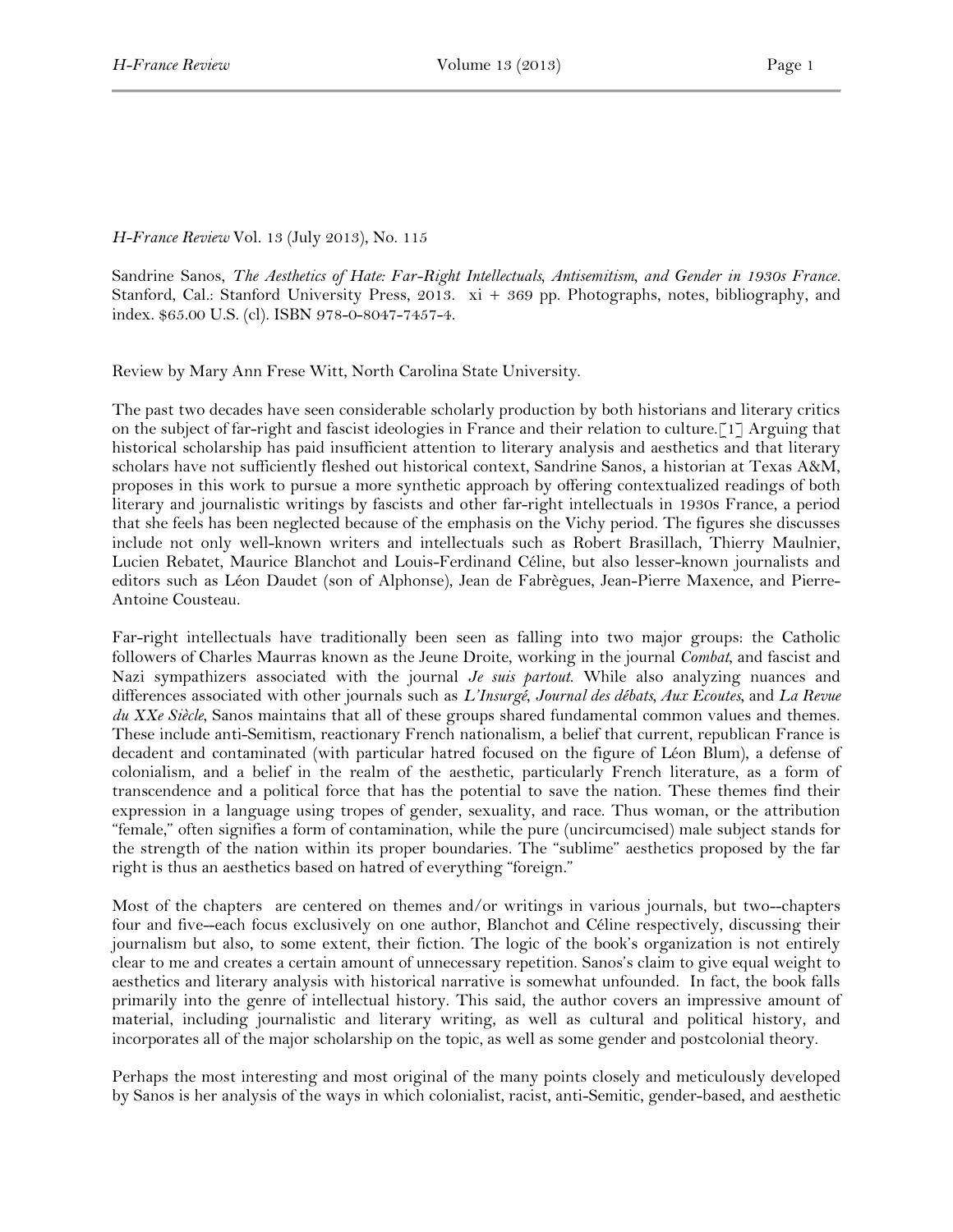ideologies worked together. After World War I, Paris became not only the capital of Modernism, including new freedom in lifestyles as well as in the arts, but also a haven for colonial subjects from Africa and the Caribbean, including an important number of intellectuals who would found the *négritude*  movement. The new interest on the part of Parisians for African art (led by Picasso), for jazz, and for the American singer Josephine Baker, was labeled "Negrophilia." This phenomenon, along with an increase in immigration of Jews from Eastern Europe, threatened the new right's conception of Nation and Frenchness. A fear of the dissolution of boundaries prevailed in their writings. They saw the French citizen as a heterosexual male whose legitimate boundaries were in danger of being transgressed, not only by foreigners and other races but by feminization, including homosexuality.

The French "Nation," as opposed to the political state, depended on an almost mystical bonding on the part of legitimate citizens. The idea of a colonial humanism or the *mission civilisatrice* meant that the French Nation was destined to be a great imperial power, but also that its colonial subjects had to be kept within their proper place. Massis wrote on the necessity of the "defense of a Christian and humanist West" led by France (p. 58). "Asia," or the antagonist of the West, included for the far right not only peoples from that continent but also Germans, Slavs and Jews. Maurras, for example, was as anti-German and anti-Protestant as he was anti-Jewish. French fascism, as it developed in the 1930's, was more influenced by Italian ideologies and the rise of Mussolini than it was by Nazism. Brasillach at that point called for a Latin fascism. France, like Italy, was to inherit the glory of the Roman Empire. The Italian influence is, however, insufficiently discussed in the book. Maurras had also distinguished between French and German anti-Semitism, claiming that Germany, and not France, had inherited Gobineau's racial anti-Semitism. The French variety, on the other hand, was an *antisémitisme d'état.* 

The distinction continued into the 1930s. German culture was based on irrational myth; French civilization was a product of reason. The Germans were Romantic (therefore "feminine"); the French, classical. Whereas the Germans believed in racial superiority, the French saw culture and civilization, not race, as that which defined Frenchness. Therefore, the argument seems to go, French anti-Semitism was "rational,"--a matter of maintaining the proper boundaries of the authentic Nation--rather than irrationally racist. When it comes to defining exactly how culture defines the French, however, the arguments appear to be anything but rational. Brasillach, for example, opposing innate knowledge (*savoir*) to abstract knowledge (*apprendre*), maintained that whereas an authentic Frenchman, having absorbed culture as his birthright, could be illiterate, a foreigner, no matter how much he had learned about French culture, could never be truly French. By the 1940s, Brasillach had, of course, come to embrace the German form of racial anti-Semitism.

The authentic nation was, for Maurras, not a political entity but a work created and unified by classical aesthetic criteria. Sanos traces the development of this notion in far-right thinking through the 1930s. (She might also have considered the influence of Mussolini's notion of the state as a work of art.) Influenced by Jacques Rancière's writings on aesthetics and politics, Sanos claims that she does not intend to follow Walter Benjamin's famous definition of fascism as the aesthetization of politics, but rather to explore how aesthetics functions as politics within both the Catholic right and the fascist communities. Whereas Maurrassians such as Thierry Maulnier maintained that only neo-classical works could represent an authentically French aesthetic, others, including Daudet, Massis, and Brasillach, were interested in the possibilities of modern and even avant-garde literature. Céline and Blanchot, according to Sanos, epitomized the political aesthetics of writers on the right. Both envisioned a sublime realm of beauty in contrast to the abjection of current French society: a transcendence that would enable the recovery of the authentic self and the authentic nation.

Whereas Blanchot embraced the sublime, Celine fictionalized its opposite, the abject. Blanchot eventually moved from the anti-Semitic right to the anti-colonial left, but Céline, in Sanos's view, conflated a defense of colonialism based on a notion of racial superiority with anti-Semitism. Céline wrote in *Bagatelles*: "The semite, who is truly a negro, is a perpetual beast in tam-tam."[2] Reversing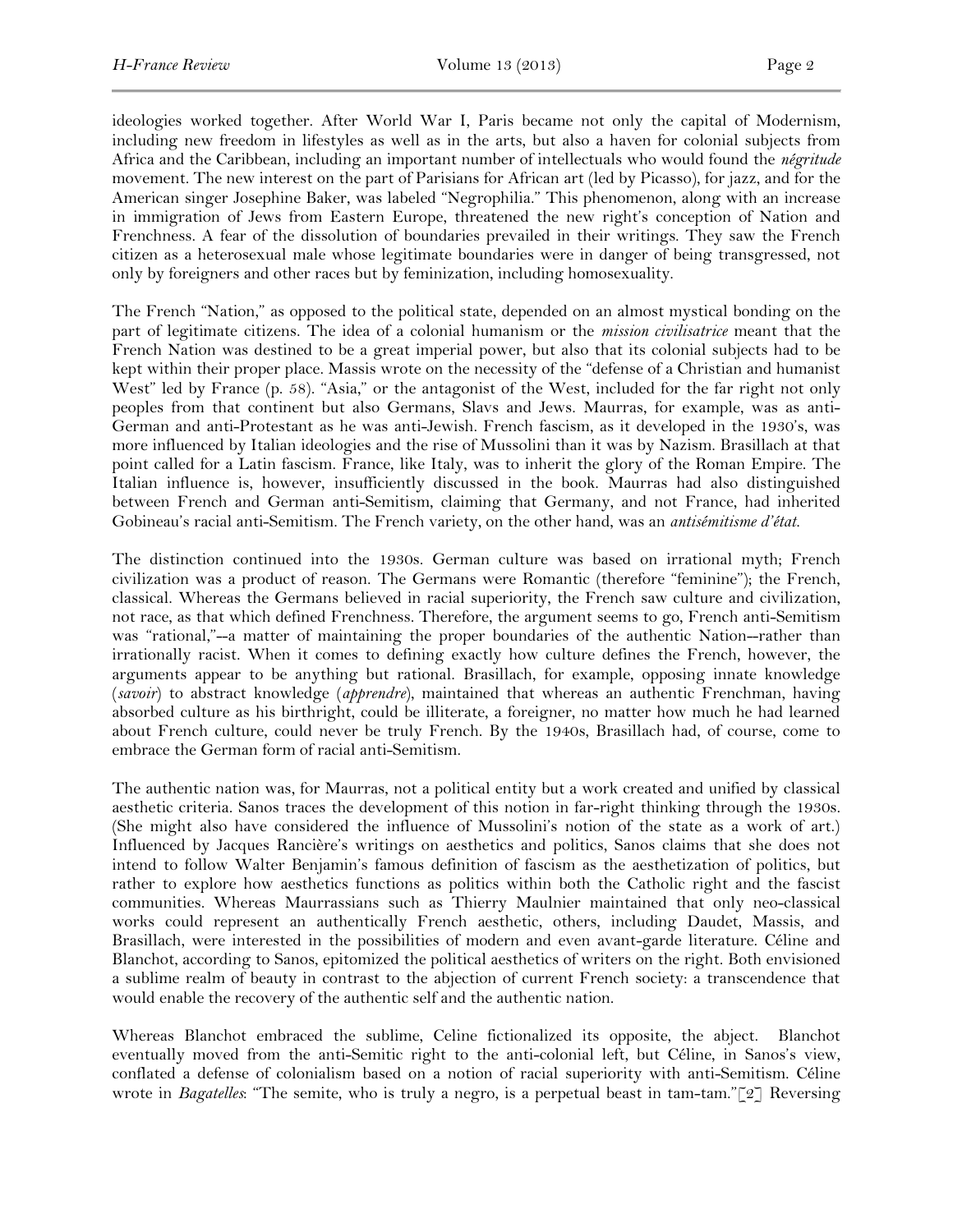the proper order of colonialism, the "Negroid Jew" was insidiously attempting to colonize France, corrupting the French male body either as female or as homosexual and contaminating the metropolitan nation. Both Céline and Blanchot, although modernist, even precursors of postmodernism in their aesthetics, joined the neo-classicists in a nostalgia for wholeness, purity, regeneration and the sublime in contrast to present abjection and dissolution caused by "the foreign." They were thus exemplary of the "aesthetics of hate."

The concern with French "abjection," as Sanos convincingly shows, became a major theme in far-right political aesthetics. One of the most interesting chapters is the third one, "Will we get out of French Abjection?," which demonstrates how Léon Blum--or rather, the right's construction of a figure called "Léon Blum"--became a crystallizing point for the aesthetics of hate. It was after the 1936 victory of the Popular Front that the far-right intellectuals began to see their country not just as decadent, but as abject. Blum, in their vision, was Jewish, thus foreign and effeminate, as well as socialist, democratic, and capitalist, all attributes antithetical to their vision of the French nation and empire and the pure male subject. Articles in *Combat*, *L'Insurgé*, and *Je suis partout* portrayed Blum as a corrupt agent of foreign powers (perhaps even working for Germany!), either anti-art or too aesthetic, an effeminate homosexual or a seducer of French women, in any case an agent promoting abjection, in opposition to both the authentic French nation and its colonial mission. The Popular Front's democratic policy on racial equality was seen as a danger to the principles underlying Western civilization. An artificial legal republic was undermining the authentic nation. According to Thierry Maulnier, France had become abject because it was itself colonized by foreigners, and thus had become unable to impose law on its colonial subjects. France's empire was crumbling while Italy's was being born.

Although Sanos argues that the various far-right groups were on the whole unified in their approach to aesthetics as politics, she also maintains that around 1938 they split over whether or not to embrace fascism. It was at this time that *Je suis partout* became more violent in orientation and that Brasillach embraced a more racist form of anti-Semitism. The journal continued to conflate anti-Semitism with pro-colonialism, but it also maintained as a regular contributor a writer from Martinique, René Maran, who had won the Prix Goncourt in 1921 for *Batouala*, termed "a true Negro novel."[3] Although Maran was critical of certain aspects of colonialism, he did not challenge its fundamental mission. Other colonial subjects contributed articles on the beauties of exotic islands and the Algerian desert. Such aesthetic creations permitted the joys of an "ethnographic gaze" portraying happy and docile "natives" enjoying the benefits of French civilization. What could disturb this peaceful co-existence? The Jews! Jews, according to *Je suis partout*, were now invading the colonies. Arabs in particular, as everyone knew, were "naturally" anti-Semitic. Thus the invasion of Jews in Arab lands might lead to a revolution. It followed that Jews should no longer be French citizens, but rather "legal aliens." This change of status would help to solidify the entity of "Greater France." Borders and boundaries are still crucial elements of an aesthetic politics of exclusion.

Although Sanos makes reference to a uniquely French fascism, mentioning its concern with aesthetics and its defense of a French civilization with Latin roots, she does not clearly define it. She might have looked at the young fascist poet Jean Turlais, for whom fascism was "surtout une esthétique"[4], as well as the influence of Italy. Her goal, however, was not primarily to distinguish among movements on the right but rather to point out their many commonalities, primarily in the area of aesthetics as politics. This, in addition to analyzing the imbrications of the discourses of anti-Semitism, colonialism, and gender in far-right ideologies and politics, she has masterfully accomplished.

## **NOTES**

[1] These include works by Mark Antliff, David Carroll, Richard Golsan, Alice Kaplan, Paul Mazgaj, Jeffrey Mehlman, Robert Paxton, Mary Ann Frese Witt, and Richard Wolin.